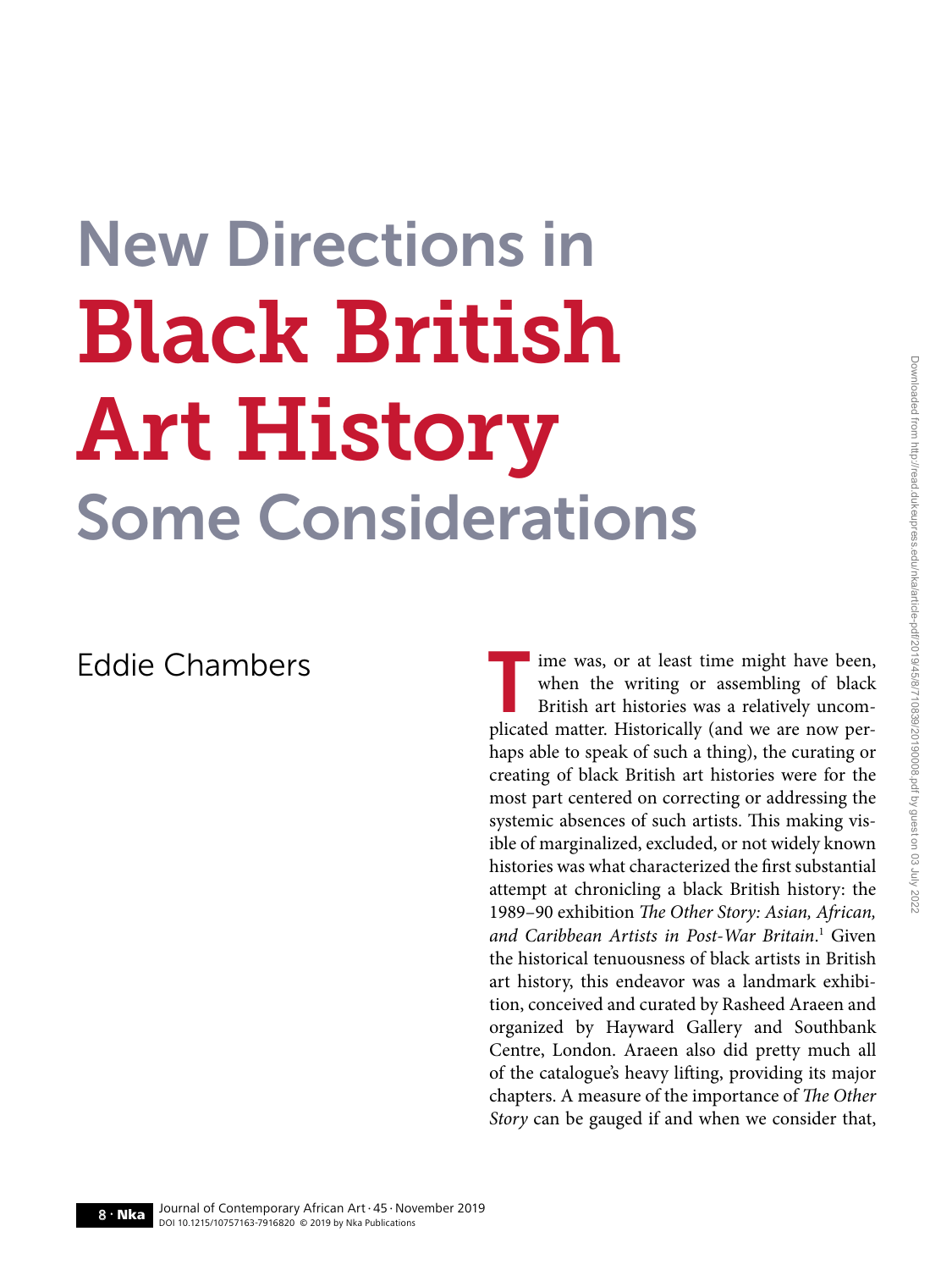# **IRANSFOI**

ASIAN & CARIBBEAN ARTISTS

AFRICAN,

IN BRITAIN

1966-1996

Catalogue cover for the exhibition *Transforming the Crown: African, Asian, and Caribbean Artists in Britain 1966–1996*, presented by the Caribbean Cultural Center African Diaspora Institute, New York, and shown across three venues between October 14, 1997, and March 15 1998: Studio Museum in Harlem, Bronx Museum of the Arts, and Caribbean Cultural Center African Diaspora Institute. Cover reproduced with the permission of Mora Beauchamp-Byrd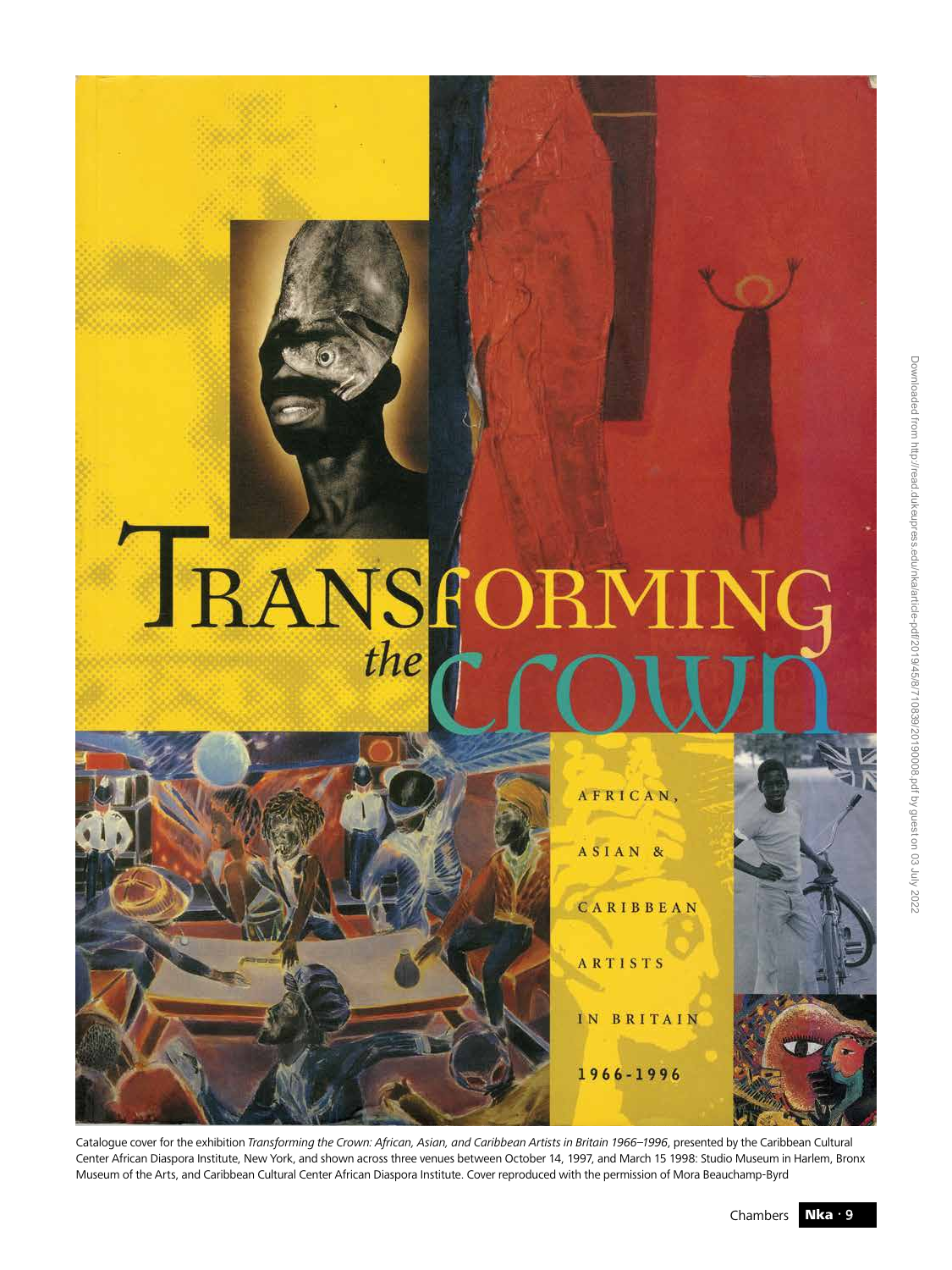

Poster for the exhibition *The Other Story: Asian, African, and Caribbean Artists in Post-War Britain*, Manchester City Art Gallery, May 5-June 10, 1990. Photo: Eddie Chambers

before the arrival of the exhibition at the Hayward Gallery (then touring to galleries in Wolverhampton and Manchester), there was no perceptible sense within either academia or the art world that black British artists had any sort of *history*. At the present time, Lucy Steeds, Central Saint Martins, University of the Arts London, is undertaking fascinating and important work on revisiting the exhibition and, in part, seeing to it that this significant curatorial undertaking is introduced to generations born since the mid- to late-1970 $s<sup>2</sup>$ 

Within a decade of *The Other Story*, another curated overview of black British art history was undertaken by Mora Beauchamp-Byrd. *Transforming the Crown: African, Asian and Caribbean Artists in Britain 1966–1996* was an exhibition presented by the Caribbean Cultural Center, New York, which was shown across three venues in the city from fall 1997 to spring of the following year. Beauchamp-Byrd (who was at the time curator and director of special projects at New York's Caribbean Cultural

Center) curated the exhibition, and hers was, like Araeen's before it, an ambitious and comprehensive undertaking. *Transforming the Crown* brought together a large number of artists, all of whom had connections to the United Kingdom, either by birth or by residence, permanent or temporary. Refreshing, perhaps, there was little in the way of overlap between the exhibitions' two bodies of practitioners.<sup>3</sup>

The sort of work undertaken by Steeds with respect to *The Other Story* has yet to be done for *Transforming the Crown*, though the latter is, in many respects, deserving of an equally close and fruitful reading. Apart from representing an American attention that would in time assume limited, but nevertheless important, academic dimensions, *Transforming the Crown* had the vision and presence of mind to include in its roster Yinka Shonibare, who was already on his way to taking up the dominant art-world position he went on to occupy and maintain. The exhibition's catalogue also pointed to other important developments in black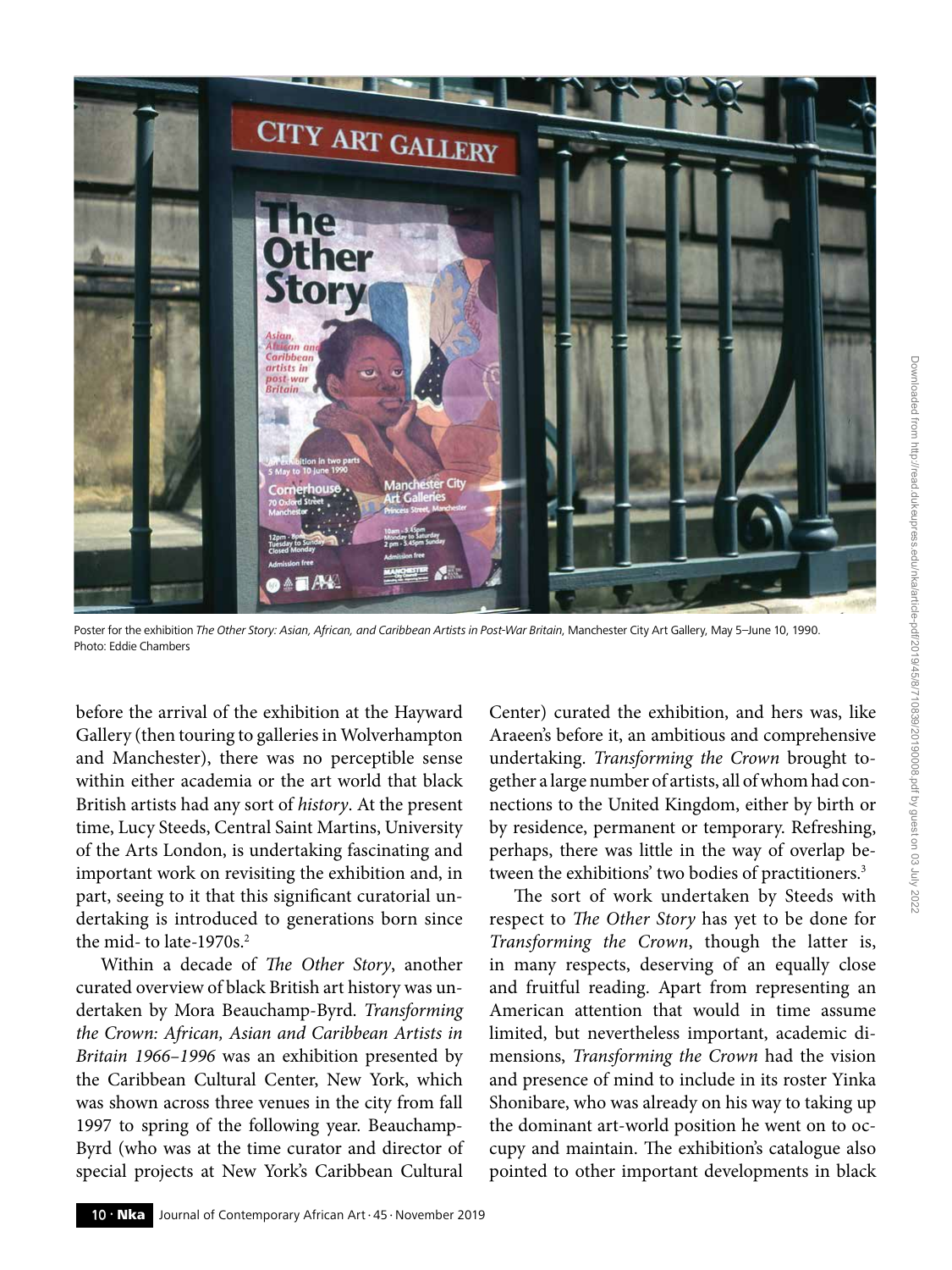

**Ronald Moody**, *The Onlooker*, 1958. Teak, 65 x 32 x 38 cm. Installation view of *The Other Story: Asian, African, and Caribbean Artists in Post-War Britain* exhibition, Cornerhouse, Manchester, May 5–June 10, 1990. Photo: Eddie Chambers

British art histories, including scholarly attention by Beauchamp-Byrd, Okwui Enwezor, Kobena Mercer, Gilane Tawadros, Anne Walmsley, Deborah Willis, and Judith Wilson, their texts copyedited by Franklin Sirmans.

In keeping with shifts in curatorial strategies, only one broad, generalized, gallery-based investigation of black British art histories has been presented since *Transforming the Crown*—London's Guildhall Art Gallery's 2015–16 exhibition *No Colour Bar: Black British Art in Action 1960–1990*. This was a sizeable exhibition and archive project, the centerpiece of which was a six-month show that took place at Guildhall Art Gallery from July 10, 2015, to January 24, 2016.4 The exhibition was broad in its historical scope (its span of 1960–90 close to that of *Transforming the Crown*, which had been 1966–96). Beyond that similarity, both exhibitions presented work by familiar, as well as less familiar, names. *No Colour Bar* aligned itself to, and had a pronounced interplay with, not only the

struggles of immigrant communities in Britain, particularly during the 1960s to 1980s, but also some of the manifestations of these struggles such as black bookshop and black British publishing initiatives. Since *The Other Story*, art-world attention to individual black British practitioners and scholarship has increased exponentially, and it is this that has, necessarily and importantly, led to the emerging of expansive, deeply nuanced histories that resist easy commodification.<sup>5</sup>

Three decades after Araeen's endeavor, however, complications abound when it comes to the writing or assembling of black British art history. The casual observer might perhaps be struck by the extent to which, within Britain, a number of the artists in the above-referenced exhibitions have been conspicuously brought into the fold of British art by way of honors awarded by Her Majesty the Queen or the bestowal of Royal Academician status by that august institution. Saleem Arif, Frank Bowling, Sonia Boyce, Sokari Douglas Camp, Lubaina Himid, and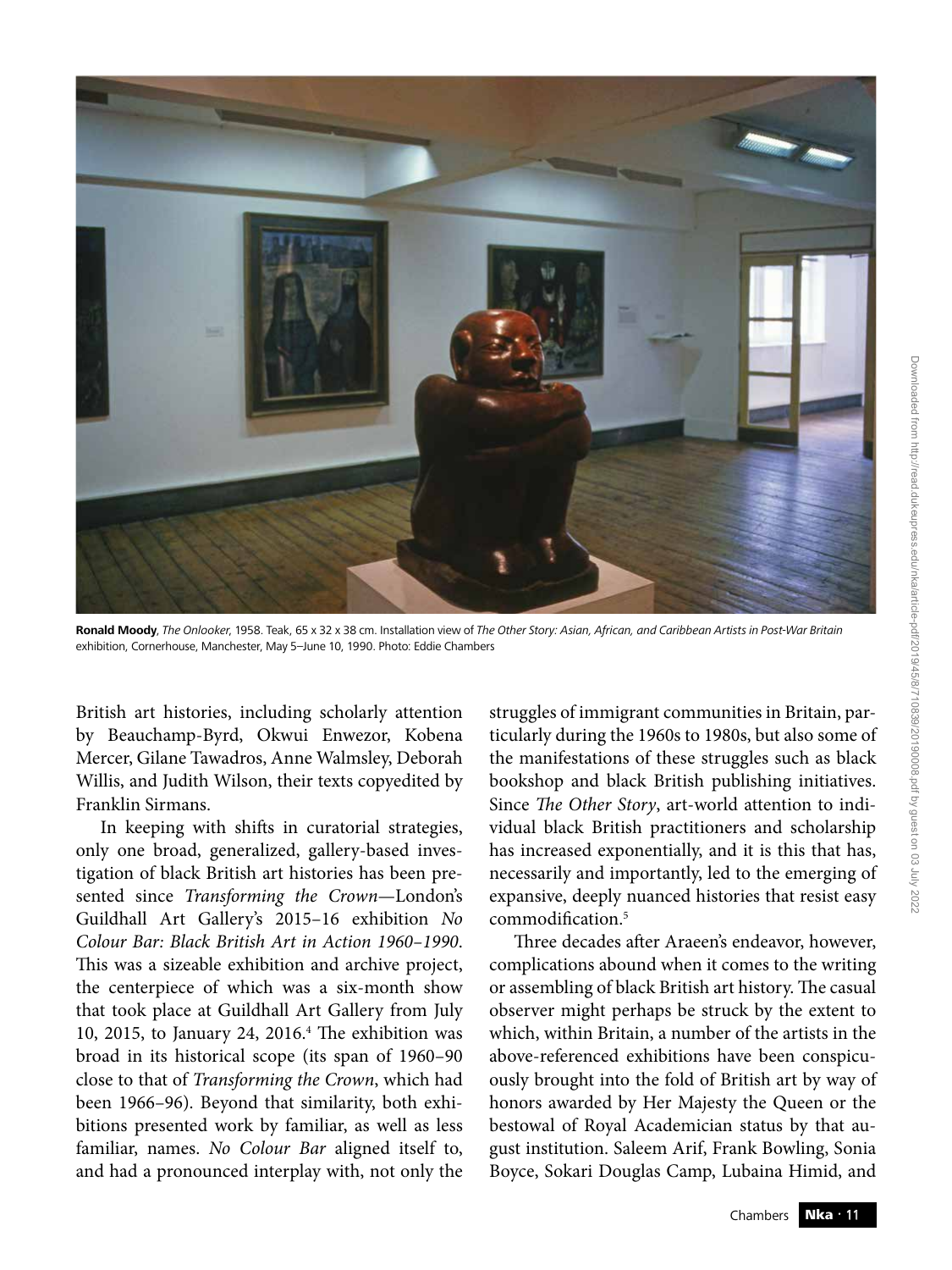

Left: **Sonia Boyce**, *She Ain't Holdin' Them Up, She's Holdin' On (Some English Rose)*, 1986. Crayon, chalk, pastel, and ink on paper, 218 x 99 cm. Right: **Sonia Boyce**, *Rice n Peas*, 1982. Oil on canvas. Installation view of *No Colour Bar: Black British Art in Action 1960–1990* exhibition, Guildhall Art Gallery, London, July 10, 2015–January 24, 2016. Courtesy Guildhall Art Gallery, City of London, 2015

Yinka Shonibare have all made a trip, or several trips, to Buckingham Palace to collect awards such as (in ascending order of status and importance) Member of the Most Excellent Order of the British Empire (MBE), Officer of the Most Excellent Order of the British Empire (OBE), or Commander of the Most Excellent Order of the British Empire (CBE). Though it appeared that among people from an ethnic minority background accepting such honors the majority were given the MBE, David Adjaye, the architect and sometime collaborator with painter Chris Ofili, was awarded one of the supreme (male) "gongs": a knighthood, entitling him, as a knight of the realm, to be referred to and addressed as "Sir David." Added to the above are the not insignificant

number of names of other black British artists, photographers, filmmakers, and arts workers, upon whom honors have been similarly conferred. This ever-growing list includes John Akomfrah, David A. Bailey, Gus Casely-Hayford, Deirdre Figueiredo, Isaac Julien, Steve McQueen, Mark Sealy, and Barbara Walker.

Within the context of such recognition, it might perhaps be the case that systemic absences of black artists from British art are no longer an absolute given.6 Or, at least, the lavish and conspicuous embracing of certain favored black British artists has effectively masked the wholesale and widespread marginalizing of far greater numbers of practitioners, languishing in what I would describe as a type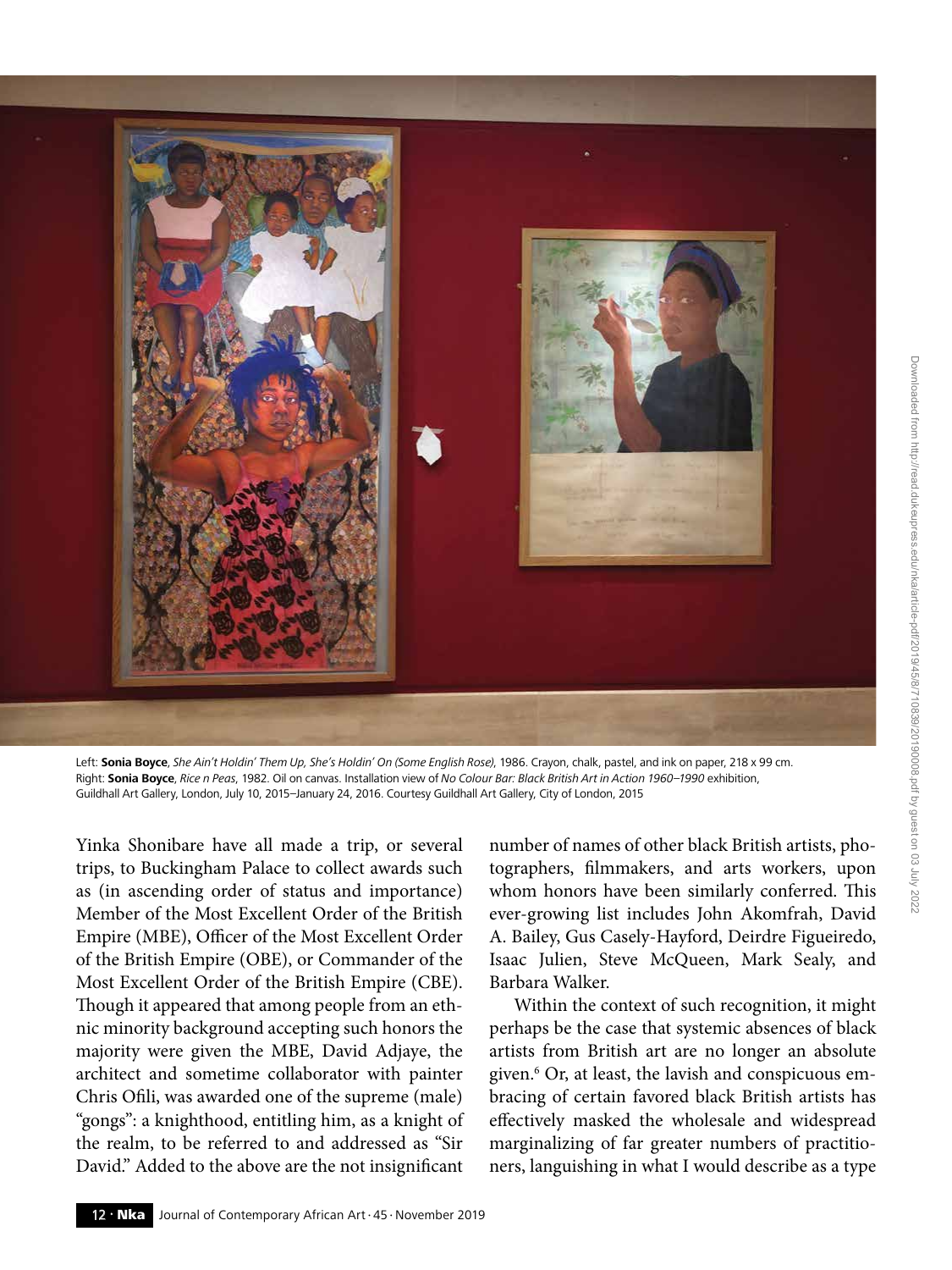

**Denzil Forrester**, *Witch Doctor*, 1983. Oil on canvas, 240 x 360 cm. Installation view of *No Colour Bar: Black British Art in Action 1960–1990* exhibition, Guildhall Art Gallery, London, July 10, 2015–January 24, 2016. Courtesy Guildhall Art Gallery, City of London, 2015

of functional obscurity. Might the late twentieth and early twenty-first century recognition of a clutch of favored black British artists have opened the way for newer and different types of scholarship on these and perhaps also other practitioners?

The major galleries of London, such as the Institute of Contemporary Arts, the Serpentine, and Whitechapel, have now hosted main-space solo shows of black British artists' work. This is of unbounded consequence, given that the solo show in the major gallery is in many respects the ultimate art world accolade that can be bestowed on an artist. Taking this further, in recent times we have seen important and substantial solo exhibitions by British artists of color in parts of the country not

traditionally associated, or not associated at all, with communities of color. (There are well established curatorial pathologies that have often "justified" black artists' exhibitions in certain galleries by said galleries' proximities to visible or notable communities of color. Needless to say, within such problematic gallery mindsets, artists' perceived ethnicity was/ is privileged way above the artistic content of their practices.) The ultimate art world accolade I mentioned—the solo exhibition—was magnified when exhibitions such as Lubaina Himid's *Our Kisses Are Petals* or Araeen's *A Retrospective* took place at the Baltic Centre for Contemporary Art, in Gateshead, in the northeast of England, an area not substantially known for its ethnic minority presence.7 It is one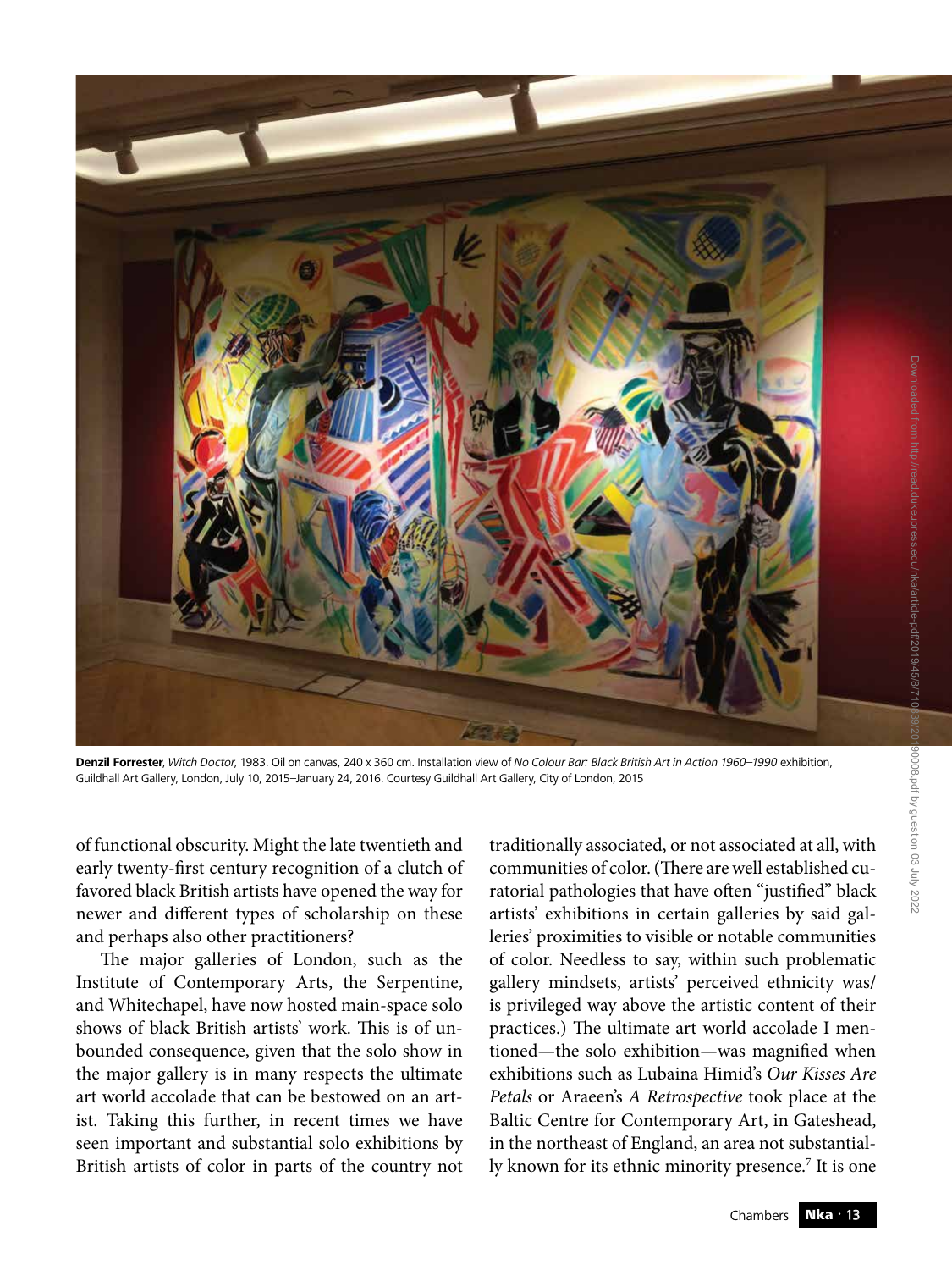

Installation view of The Other Story: Asian, African, and Caribbean Artists in Post-War Britain exhibition, Wolverhampton Art Gallery, March 10-April 22, 1990, showing work by **Keith Piper**, **Mona Hatoum**, and **Lubaina Himid**. Photo: Eddie Chambers

thing to see a black artist's exhibition in Birmingham or Manchester; it is quite another thing to see a black artist's exhibition in Cumbria or Penzance.

The changing of the times and (arguably, perhaps) the changing of the fortunes of at least some black British artists might be ascertained in the material status of Frank Bowling. While artists like Ronald Moody and Aubrey Williams had to wait to be very very dead before anything approaching substantial art-world attention was paid to them, Bowling witnessed the inexorable rise in his own stock during the later decades of his life. From the awarding of his OBE and his eventual admittance to the Royal Academy through to his major retrospectives *Mappa Mundi* (Haus der Kunst, Munich, Germany, 2017–18) and *Frank Bowling* (Tate Britain, London, 2019), Bowling represents, perhaps, a turn-of-the-twenty-first-century upswing in the visible fortunes of a limited but significant number of favored black British practitioners. We cannot do not much more than speculate about the

relationship between such things as the conferring of "celebrity" status on certain black British artists and the piecemeal, though nevertheless important, gallery recognition of said artists, on the one hand, and a marked increase in scholarship on black British artists, on the other.

A great deal happened to black artists between *The Other Story*, taking place as it did at the end of the 1980s, and the present closing stages of the second decade of the twenty-first century. Hence, it is in many respects correct and appropriate that an issue of *Nka*, such as this, bringing together recent scholarship related to aspects of black British art histories, be brought into existence. Among the many developments involving black British artists in the three decades since *The Other Story* were significant solo exhibitions by artists like Keith Piper; important group exhibitions such as *Mirage: Enigmas of Race, Difference, and Desire* (held at the Institute of Contemporary Arts, London, in 1995, featuring artists such as McQueen showing alongside several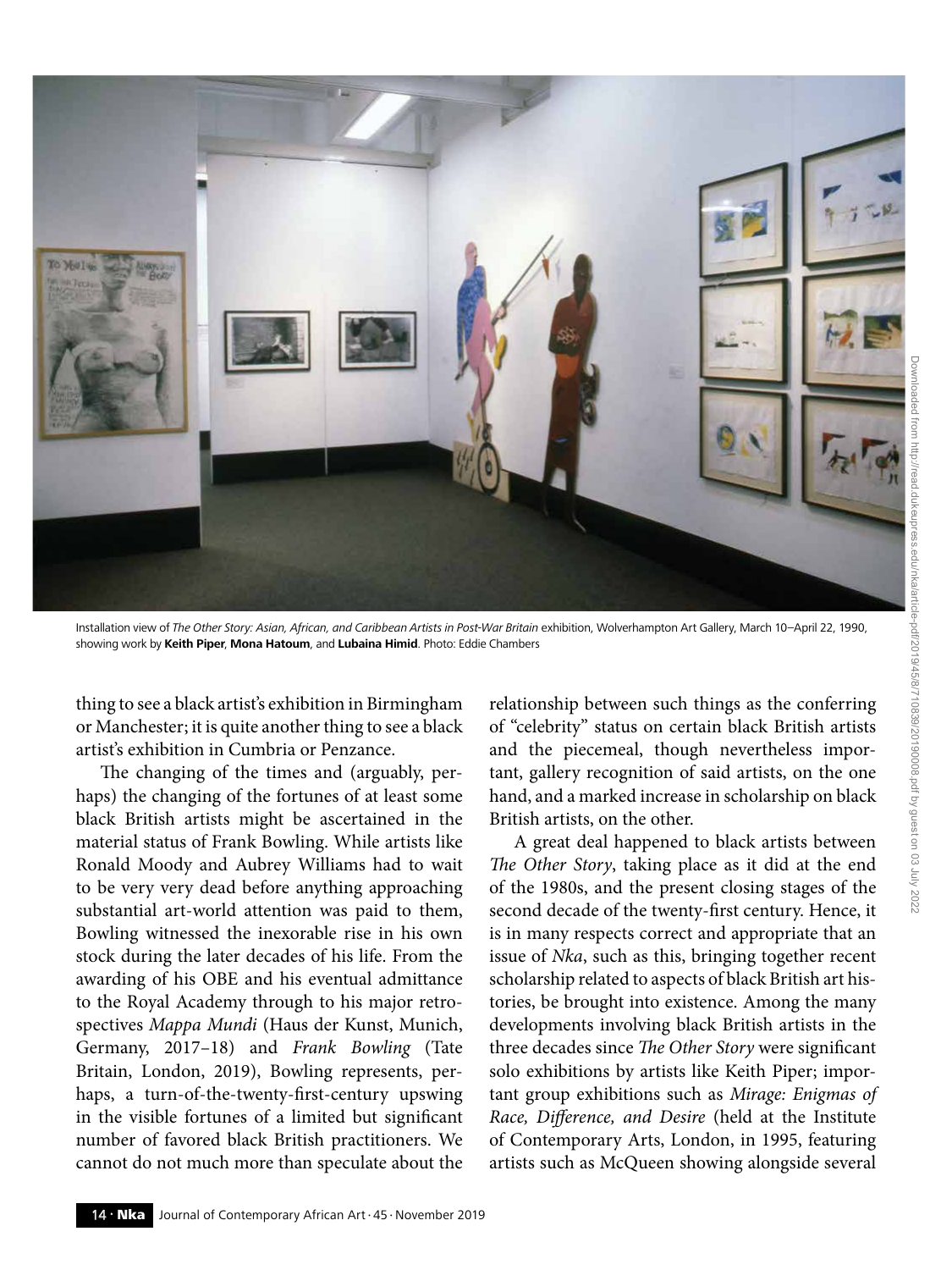

Foreground: **Frank Bowling**, *Gate*, 1986. Acrylic on canvas, 167 x 165 cm. Background: works by **Aubrey Williams**. Installation view of *The Other Story: Asian, African, and Caribbean Artists in Post-War Britain* exhibition, Cornerhouse, Manchester, May 5–June 10, 1990. Photo: Eddie Chambers

African American practitioners); and perhaps most significant of all, the meteoric rise to art-world superstardom of artists such as McQueen, Ofili, and Shonibare. The success of artists like McQueen, Ofili, and Shonibare was, quite simply, historically unparalleled and included Turner Prize wins, representing Britain at the Venice Biennale, and no end of media adulation. We can also put into the thirtyyear post–*The Other Story* era the rise and fall of the Arts Council-sponsored Institute of International Visual Arts, more commonly known by its acronym, INIVA, the letters being presented in varying assortments of upper and/or lower-case characters. Such developments can, in some respects, be seen as providing a backdrop or context for this current issue of *Nka*.

The scholarship assembled in this issue of *Nka* both represents and speaks to an increased attention being paid to black British art histories. Simultaneously, much of the research and investigations gathered here challenge some of the

dominant ways in which black British artists are either routinely framed or have come to be appreciated. The genesis of this issue of *Nka* goes back to New Directions in Black-British Art History, a panel held at the 2018 College Art Association conference in Los Angeles and cochaired by Maryam Ohadi-Hamadani, then a doctoral candidate in the Department of Art and Art History at the University of Texas at Austin, and me, a professor in the said department of the same institution. In assembling the panel, we were at once keen to deemphasize uncontextualized considerations of an artist's respective ethnicity, skin color, or "racial" identity and, instead, emphasize narratives of a black artist's proximity to, or involvement in, stories of British art and broader narratives of artistic practices. Our call for papers sought to reflect an insistence that the art comes first, even as it sought to reference some of the latter-day attention being paid to certain artists:

How do Black-British artists factor in the histories of modern/contemporary British art? Canonical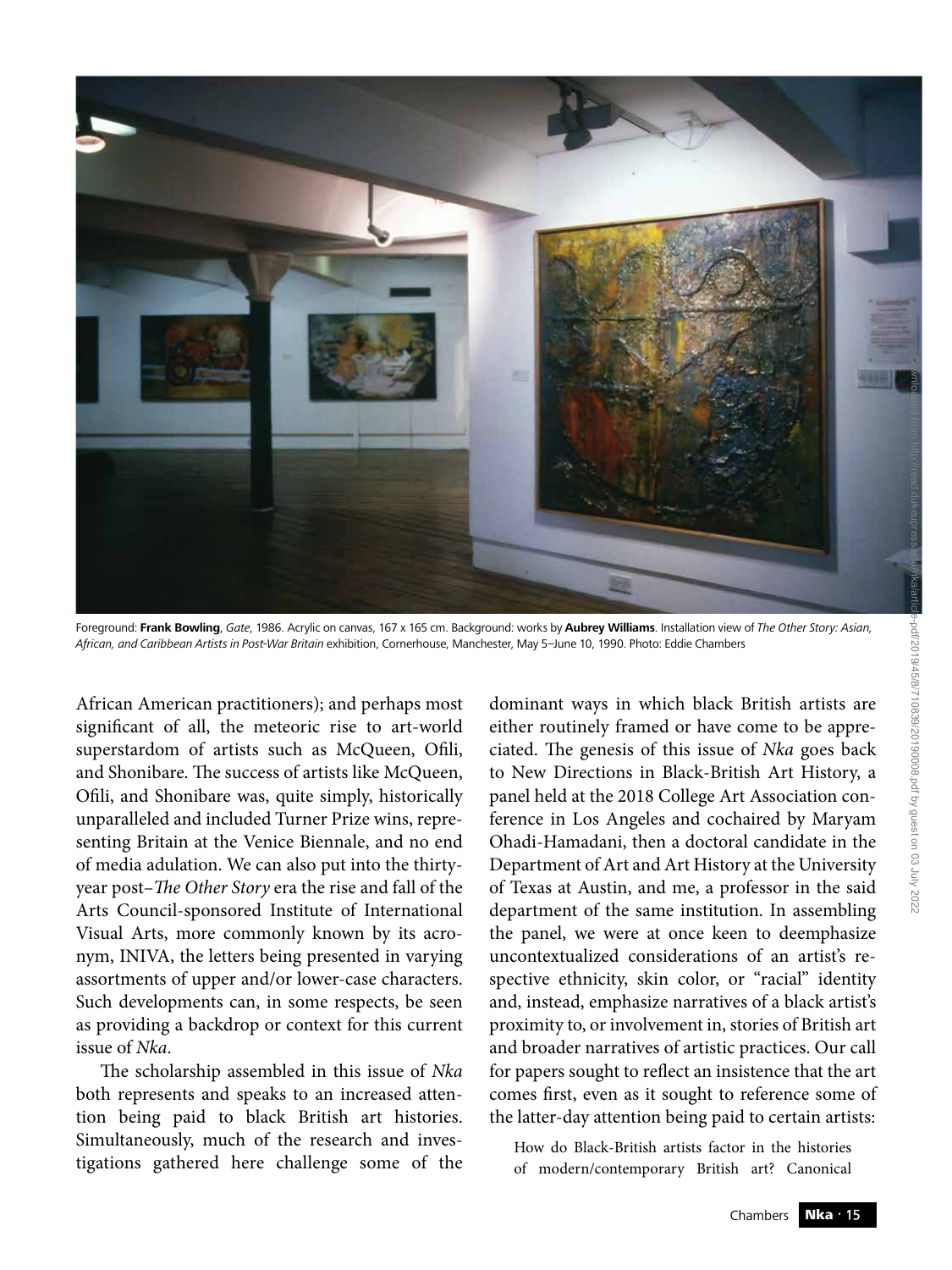histories of British art often exclude such artists, or accord them only peripheral status. But the generation of artists from countries of the Empire and Commonwealth, migrating to Britain after WWII, helped to transform London into a global center of artistic exchange, despite a political climate characterized by ongoing racialized and jingoistic rhetoric. Rasheed Araeen's exhibition *The Other Story: Afro-Asian Artists in Post-War Britain* (1989) was one early attempt to present a history of Black artists' contributions to British art. Since then, there have been other attempts to broaden the canon of British art, including Guildhall Art Gallery's 2015–16 exhibition *No Colour Bar: Black British Art in Action 1960–1990*; the digitizing of Guyana-born painter Aubrey Williams's archive at Tate Britain; and now, somewhat posthumously, Tate Britain has begun acquiring works by artists including Williams and Ronald Moody (Jamaica). The historicizing of Black-British artists' work has continued for a later generation of practitioners, including Sonia Boyce and Keith Piper, exhibited in Nottingham Contemporary's *The Place Is Here* (2017), though these Black-British artists often struggle with an art world privileging their socio-political subjectivity over the aesthetic object. This panel seeks submissions relating to new scholarship on Black-British modern and contemporary art history. The assembled papers will consider themes such as aesthetic and the formal, the relevance of the diasporic and the postcolonial, themes of transnationalism and globalism, and/or issues of exile and exclusion.

The papers Ohadi-Hamadani and I accepted for our panel tell particular stories about the character of black British art histories. Indie Choudhury, a doctoral art history candidate at Stanford University, proposed a paper on Frank Bowling's *White Paintings*. We also received a submission from Monique Kerman, of Western Washington University, "The Aesthetics of Migration in an Age of Anxiety: Zineb Sedira, Allan deSouza, and Mary Evans*.*" With two of our panel's three papers emanating from US universities, it is perhaps not too much of a stretch to extrapolate that it is US academia, as much as if not more so than that of the United Kingdom, which has to a degree established itself as a home for black British studies, including its visual art dimensions. The hard-fought struggles of the 1960s and 1970s that substantially introduced and embedded Black studies in US academia (and with it increased employment opportunities for

black scholars) has had a number of beneficiaries. First and foremost, we can perhaps regard the substantial numbers that comprise the US student body (regardless of ethnicity) as being primary beneficiaries. A diversified curriculum characterized by a far broader range of class and seminar offerings is self-evidently and unarguably a good thing for the student body, and I would imagine that across the universities of the United States far more white students than black students now enroll in classes and seminars offered by faculty (such as Ian Bourland, Georgetown University, and Monique Kerman) teaching classes that might at any given time touch on, or focus on, modern and contemporary African, African American, or African diaspora art history.

Regarding the texts assembled for this issue of *Nka*, the US institutional affiliations of Ian Bourland, Indie Choudhury, Richard Hylton, Monique Kerman, and Maryam Ohadi-Hamadani are counterbalanced by the UK institutional and professional affiliations of Alice Correia, Jareh Das, Elizabeth Robles, and Anjalie Dalal-Clayton. Notwithstanding (or, maybe because of) the modest range of British academic institutions willing to seriously recognize black British art history, the United Kingdom is irrefutably and significantly behind the United States in offering to a wide range of students consistent, regular, and embedded opportunities to learn and research subjects relating to the African diaspora art history at undergraduate, master's, and doctoral levels. With British universities notoriously reluctant to properly employ black academics, it seems inevitable that, on balance, the center of gravity of the study and the teaching of the work of black diaspora visual artists will remain on the US side of the Atlantic for the foreseeable future. The powerful sentiment, "If there is no struggle, there is no progress," was declared by Frederick Douglass well over a century and a half ago.8 Given that the endeavor to embed Black studies in US academia and attempts to diversify notoriously Eurocentric art history departments were, respectively, Herculean struggles, and given that British demographics and a host of other factors mitigate against the prospect of such struggles taking place within the British Isles, the likelihood of widespread academic representation of black British art history finding a home for itself in Britain—particularly